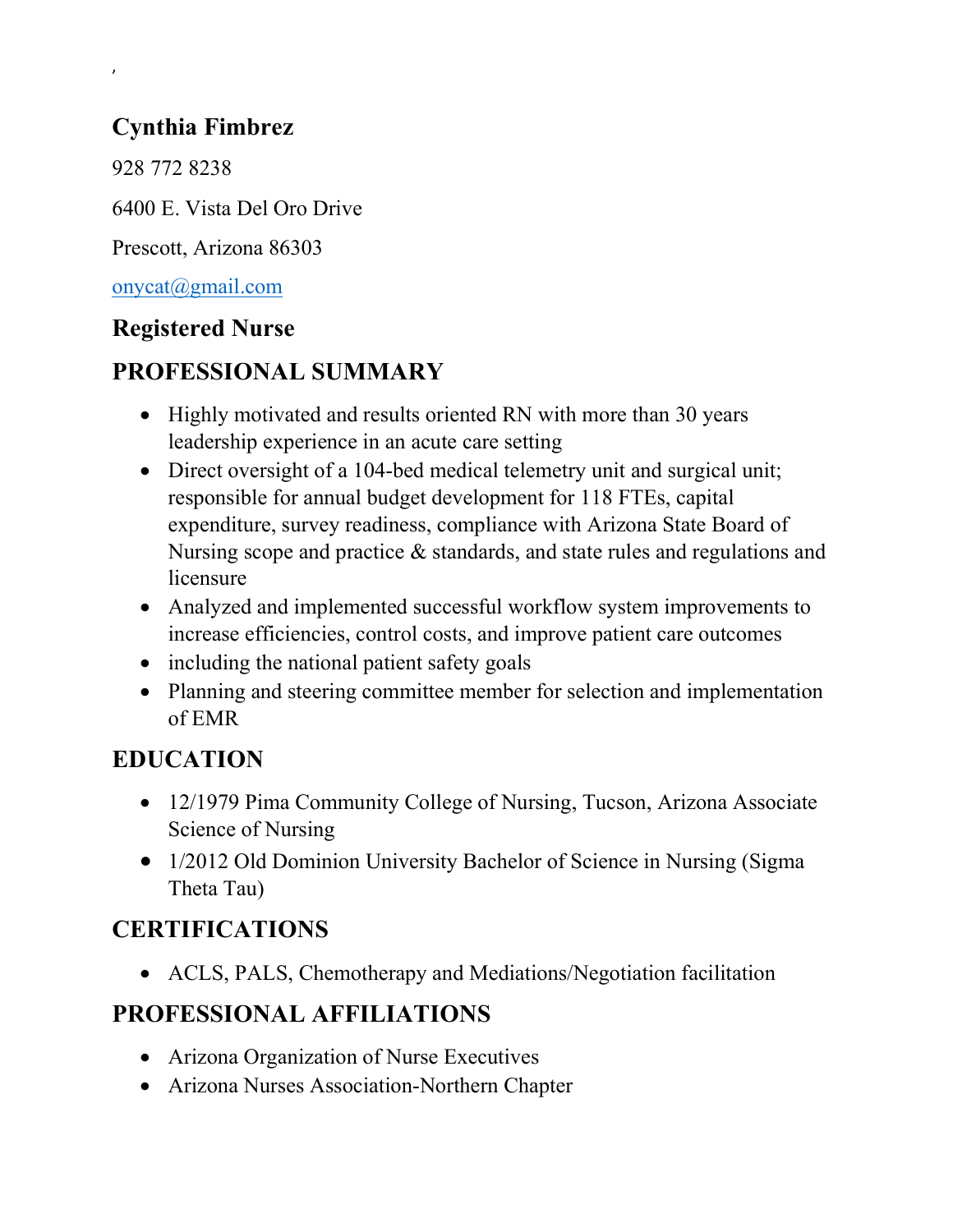#### WORK EXPERIENCE

,

- September 1973 to 1983 Various RN positions in acute care including maternal child services, pediatrics, correctional nursing and medical/ surgical nursing. Charge Nurse positions from 1976-1983
- June 26, 1983 2012 Unit Director  $4<sup>th</sup>$  Floor January 2012 –2015 – Appointed to Unit Director position for the  $3<sup>rd</sup>$  & 4 th Floors, Yavapai Regional Medical Center, Prescott Arizona

## KEY RESULTS

- Aided and enriched strategies for successful DHS/CMS surveys
- Led multidisciplinary groups responsible for development, training and implementation of a pilot program for alcohol withdrawal protocol. Launched successful pilot with measurable results for patient care and time, ending with successful adoption by all medical staff
- Introduced concept of care maps and evidence-based practice to medical staff achieving approval for a heart failure care map
- Coordinated care map implementation in targeted patient care areas.
- Designed quality indicators for multiple performance improvement projects, including staff development in order to meet standards
- Promoted to unit director for post-surgical unit in addition to holding  $4<sup>th</sup>$ floor Unit Director position
- Communicated directly with and assisted orthopedic physicians with plans to open new orthopedic unit
- Developed, coordinated and participated with staff training of EMR and nursing skills needed for mixed patient population
- Purchase of equipment, remodeling of rooms for orthopedic patients, and built a cost-effective budget to open an orthopedic unit within the postsurgical unit. Ortho unit fully opened and functional within time as interim director
- Developed quality indicators for orthopedic unit during my time as interim unit director

#### References on Request